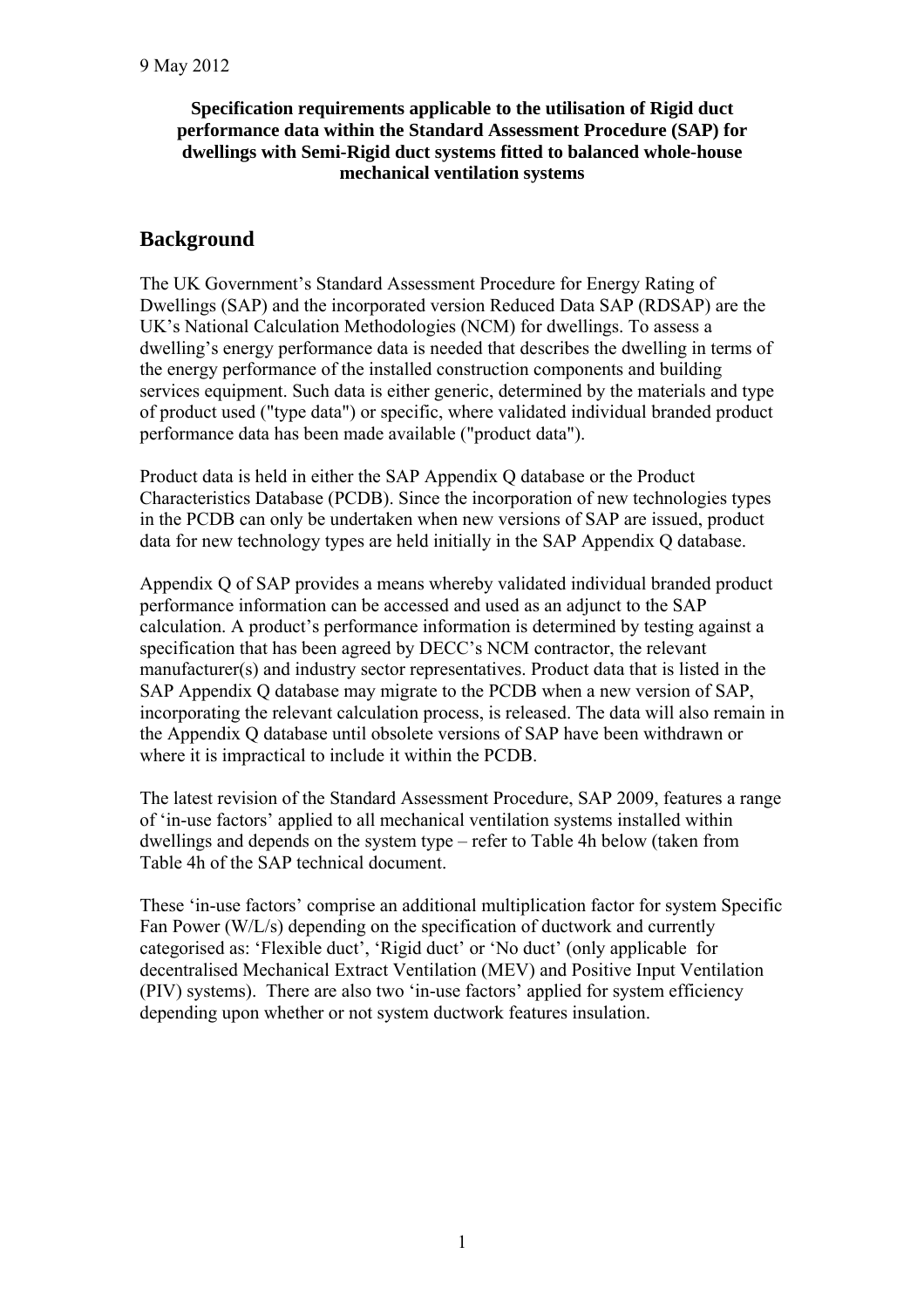#### Table 4h: In-use factors for mechanical ventilation systems

| Type of mechanical ventilation                                                                               | <b>Approved</b><br>install-<br>ation<br>scheme | In-use factor for<br><b>Specific fan power</b> |                      |             | In-use factor for<br><b>Efficiency</b> |                                         |
|--------------------------------------------------------------------------------------------------------------|------------------------------------------------|------------------------------------------------|----------------------|-------------|----------------------------------------|-----------------------------------------|
|                                                                                                              |                                                | <b>Flexible</b><br>duct                        | <b>Rigid</b><br>duct | No.<br>duct | <b>Uninsulated</b><br>ducts            | <b>Insulated</b><br>ducts $\frac{c}{c}$ |
| Mechanical extract ventilation,<br>centralised <sup>a)</sup>                                                 | N <sub>0</sub>                                 | 1.70                                           | 1.40                 |             |                                        |                                         |
|                                                                                                              | Yes                                            | sk:                                            | ×.                   |             |                                        |                                         |
| Mechanical extract ventilation or<br>positive input ventilation from outside,<br>decentralised <sup>a)</sup> | N <sub>0</sub>                                 | 1.45                                           | 1.30                 | 1.15        |                                        | $\overline{\phantom{a}}$                |
|                                                                                                              | Yes                                            | 東                                              | sk.                  | 東           |                                        |                                         |
| Balanced whole house mechanical<br>ventilation, without heat recovery <sup>a)</sup>                          | <b>No</b>                                      | 1.70                                           | 1.40                 |             |                                        |                                         |
|                                                                                                              | Yes                                            | sk:                                            | sk.                  |             |                                        |                                         |
| Balanced whole house mechanical<br>ventilation, with heat recovery <sup>a)</sup>                             | N <sub>0</sub>                                 | 1.70                                           | 1.40                 |             | 0.70                                   | 0.85                                    |
|                                                                                                              | Yes                                            | ×                                              | sk.                  |             | sk.                                    | 東                                       |
| Default data from Table 4g (all types) <sup>b)</sup>                                                         |                                                | 2.5                                            |                      | 0.70        |                                        |                                         |

In-use factors are applied to the data for mechanical ventilation systems in all cases

\* Additional values may be added if an approved installation scheme for mechanical ventilation systems is put in place.

a) Use these values for data from the database or from data sheets obtained from www.sap-appendixq.org.uk

b) Use these values for data from Table 4g.

 $\epsilon$ ) This column applies when all ductwork is within the insulated envelope of the building even though ductwork is not itself insulated.

At the present time, it is not possible to categorise system ductwork known as 'Semi-Rigid duct', which features many of the benefits of Flexible duct in terms of installation, whilst aerodynamic performance is comparable to Rigid duct.

The purpose of this document is to define a technical specification for Semi-Rigid duct systems connected to balanced whole house mechanical ventilation systems (with and without heat recovery) in order that it may be substituted for Rigid duct within SAP calculations. In order for this to be possible, individual Semi-Rigid duct manufacturers or suppliers must demonstrate that their duct system, when installed in a variety of configurations, is at least equal in terms of aerodynamic performance to Rigid duct via an agreed third-party test.

A Semi-Rigid duct system is defined as a unique product supplied by a manufacturer or supplier and comprises the components required for assembly of that system. It is identified with a unique NCM (SAP) Identifier. If the design of any component within the product system is altered, a new NCM (SAP) Identifier and re-test will be required.

If a Semi-Rigid duct manufacturer or supplier successfully demonstrates their Semi-Rigid duct system against this specification, the duct system will be listed within SAP Appendix Q using a unique NCM (SAP) Identifier. In future, it is anticipated a 'Semi-Rigid duct' category would be created within a future revision of SAP, whereby Semi-Rigid duct systems will be listed in the Product Characteristics Database (PCDB).

This document should be read in conjunction with '*Terms and Conditions applicable to the listing of individual branded product performance data as an input to the National Calculation Methodologies for dwellings'* (available at: www.sapappendixq.org.uk).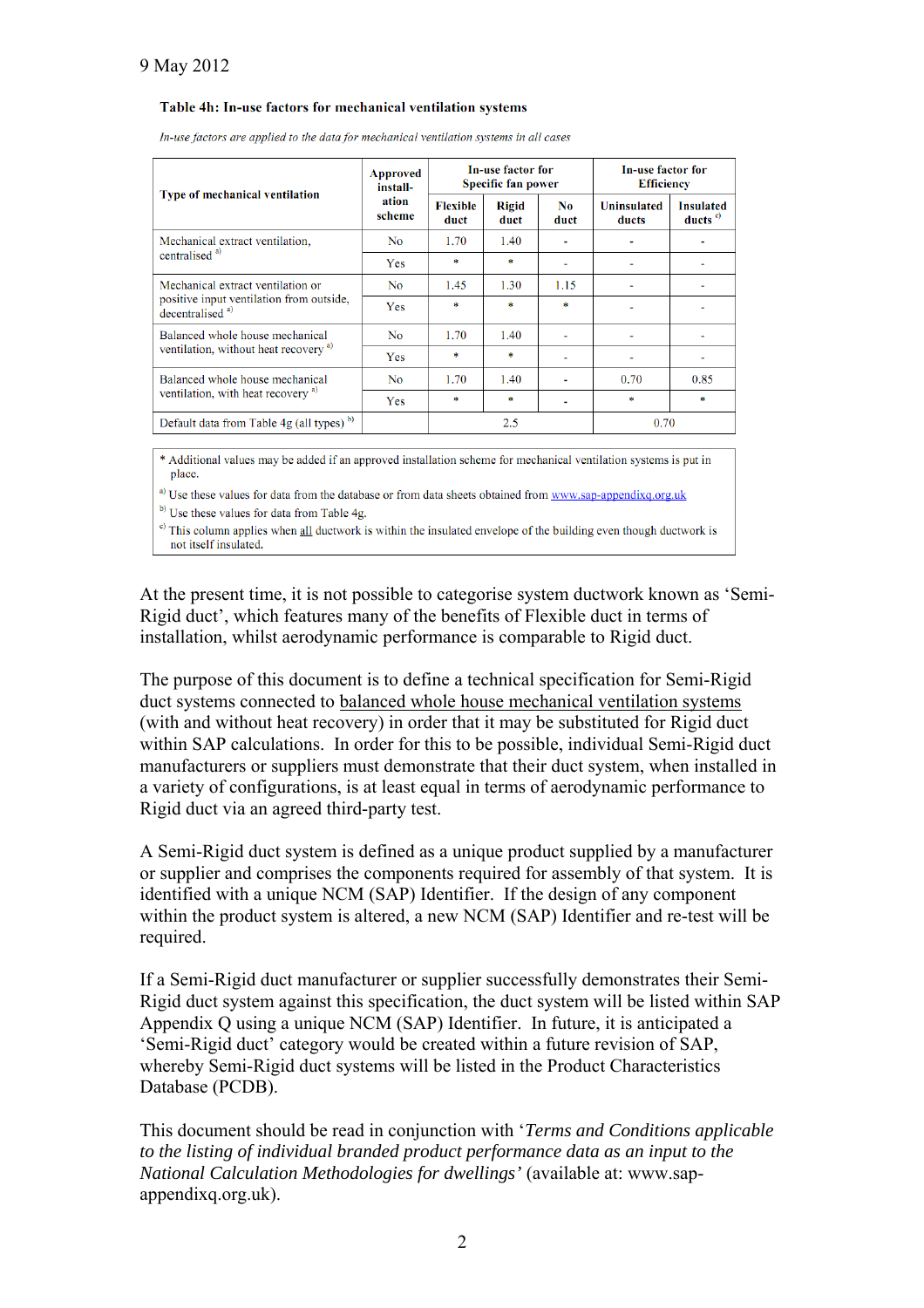# **Product Identification**

The identification of Semi-Rigid duct systems must follow the example below, with manufacturer/brand name included as appropriate, this is known as the 'NCM (SAP) Identifier' and is a mandatory requirement for correct system identification on-site by SAP assessors. The model name must be sufficient to fully define the product, including any scope for future variants, e.g. it is advisable to include 'V1' or 'MK1' in any event.

| NCM (SAP) Identifier: |                 |
|-----------------------|-----------------|
| Technology type:      | Ventilation     |
| Technology category:  | Semi-Rigid duct |
| Brand name:           |                 |
| Model name:           |                 |
| Model qualifier:      | N/A             |

All Semi-Rigid duct manufacturers must insert an adhesive label into the plenum box of each duct system. The system installer must also affix a label to the air handling unit for the balanced whole house ventilation system, such as an MVHR air handling unit, and next to the unit's NCM (SAP) Identifier. This label (NCM (SAP) Identifier) indicates that the system has been assessed as complying with the physical and performance specification defined within this document. Manufacturers affixing labels to non-compliant Semi-Rigid duct systems will be treated as outlined in '*Terms and Conditions applicable to the listing of individual branded product performance data as an input to the National Calculation Methodologies for dwellings'* (available at: www.sap-appendixq.org.uk).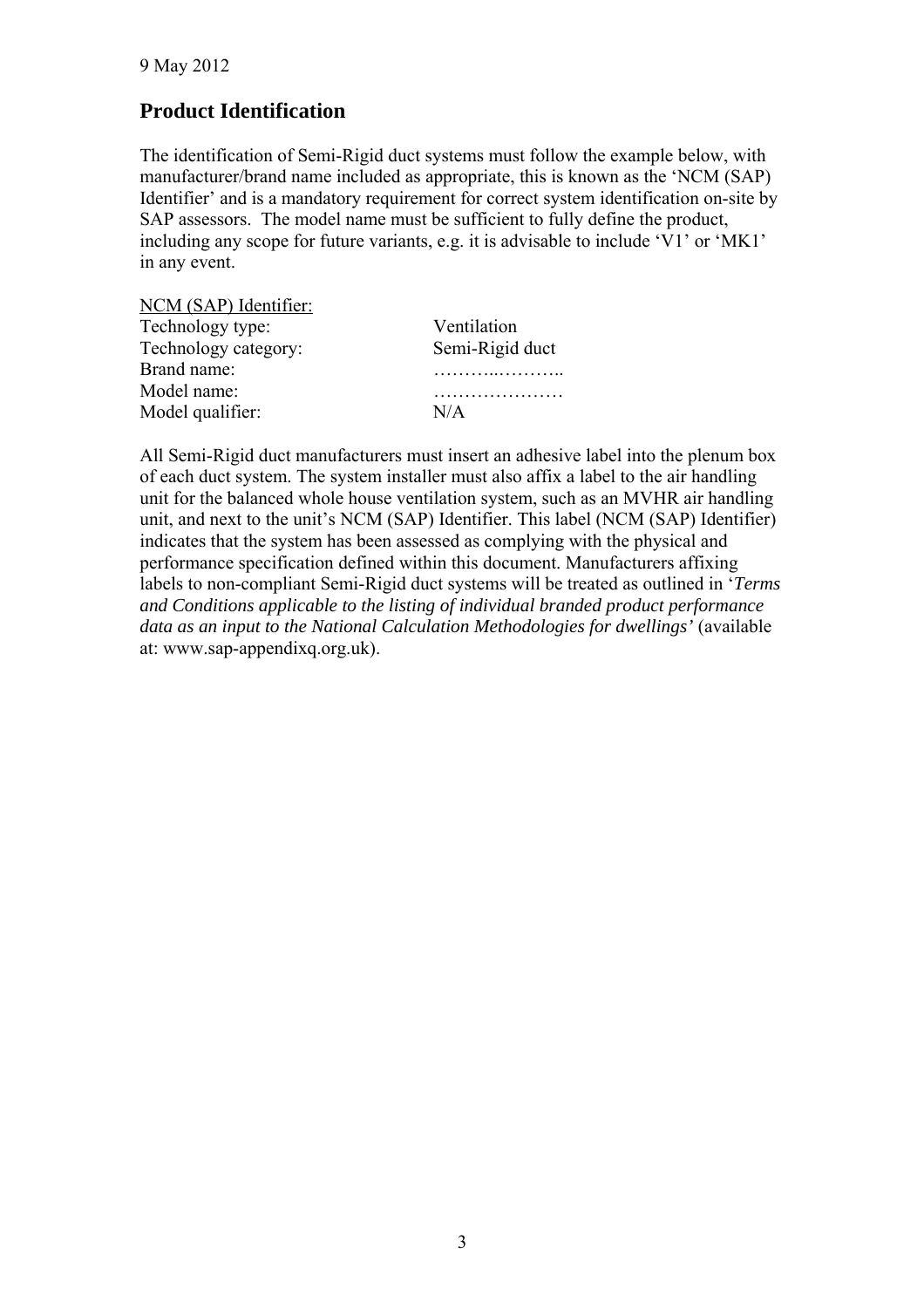# **Semi-Rigid Duct Specification: System Characteristics/Physical Properties**

### **Mechanical Properties:**

Crushability: The ability to withstand external pressure:

- Circular ducts. Satisfy the requirements of: BS EN ISO 9969:2007. 5% deformation at  $\geq 8.0 \text{ kN/m}^2$ .
- Non circular ducts Satisfy the requirements of BS EN 61386-24:2010. Deformation  $\leq 10\%$  of the outer layer/diameter at 250N

Minimum radius: The ability to install without 90° fittings

- Circular ducts: 2 x diameter
- Non circular ducts:
	- o horizontal bends  $= 3x$  width
	- o vertical bends =  $3 \times$  height

### **Design & Installation requirements:**

Installation layout: The systems must use two (2) plenum boxes, one for supply and one for extract and radial duct layout.

Mechanical connections: Where connections are made between ducts, or between ducts and other components of the system, the connections are mechanical and the seal is also mechanical i.e. no tape is required to achieve an effective air seal.

Double-skin: The duct used in the system must have a double skin; the inner skin must be smooth.

Plenum boxes: Plenum boxes must have access panels for routine maintenance and must be installed in such a way to allow access.

Supply to and exhaust from plenum boxes: Plenum boxes should be connected to the air handling unit of the balanced system by ducting of no less than 150mm diameter. Smaller pipes of 100mm or 125mm are permissible but will be governed by the spigot size connection of the air handling unit. For example, if an air handling unit has a spigot diameter equal or greater than 150 mm, then the duct connected to the plenum must be 150mm. If the air handling unit has a spigot diameter smaller than 150 mm, then a smaller duct of equal size to the air handling unit spigot should be installed.

Material composition: The Semi-Rigid duct must contain no recycled material.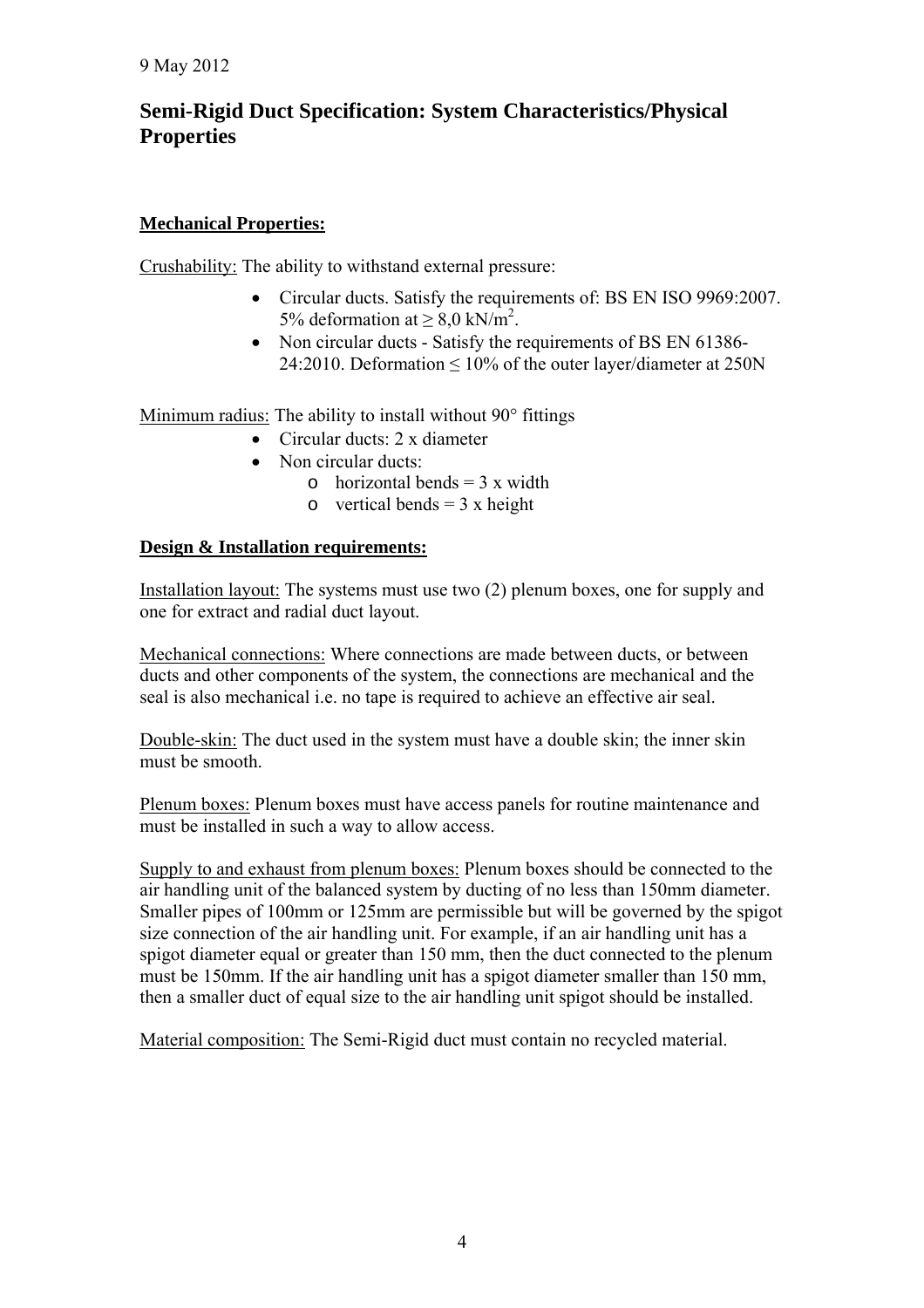### **Aerodynamic performance:**

It must be demonstrated that individual Semi-Rigid duct systems are at least equal to or better than Rigid duct in terms of aerodynamic performance at all levels of application, i.e. number of wet rooms appropriate for the balanced whole house mechanical ventilation system air handling unit being installed.

The test to determine the aerodynamic characteristics of a Semi-Rigid duct system must be undertaken following the air flow test as detailed in: *'Test method for Central mechanical supply and exhaust ventilation system packages with heat recovery used in a single dwelling'* (available at: www.sap-appendixq.org.uk). The measured Specific Fan Power (SFP) must be equal to or less for a Mechanical Ventilation and Heat Recovery (MVHR) unit when tested with Semi-Rigid duct, compared to a Rigid duct system of appropriate diameter for the MVHR unit used.

The following connection configurations and duct lengths of semi-rigid duct are specified for test comparison purposes:



Figure 1 - Kitchen plus one wet room



Figure 2 - Kitchen plus two wet rooms